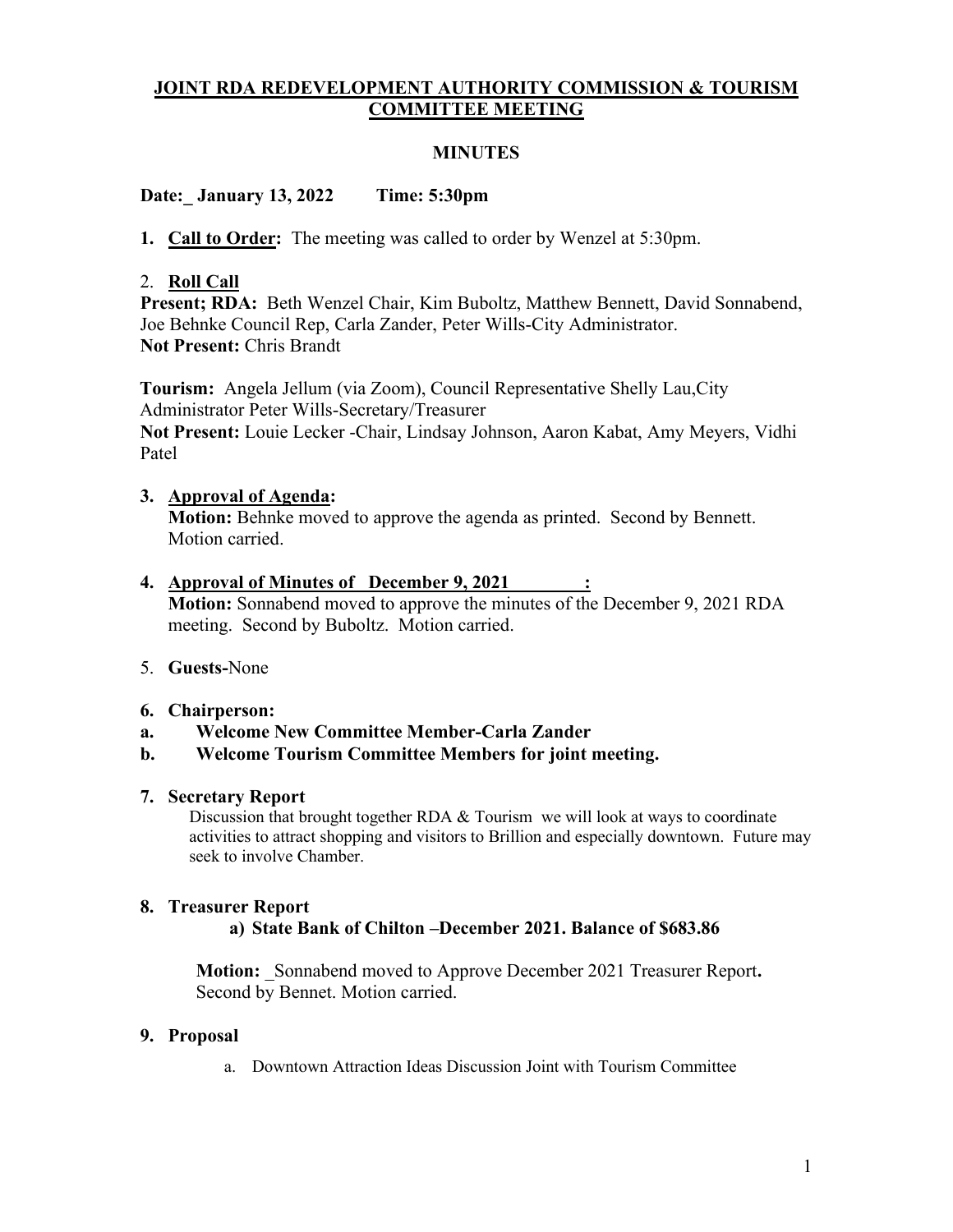- i. Coordinate Attraction to Downtown Businesses and Brillion as destination
	- 1. Utilize Tourism Funding for Social Media Promotion campaign
	- 2. Funding to create Short Compilation Video snippets to post on Social Media Outlets, shared by local businesses
	- 3. Other
- ii. Seasonal Attractions-Ideas
	- 1. Brillion Fest/ Parade additional activities/ Promote through Campaign
	- 2. National Night Out-Local Vendors & Non-profits food booths,
	- 3. Promotion of Wedding venues in Brillion and additional items for bridal parties and guests
	- 4. Fall Fest Activities Coordination with Chamber/Other events
	- 5. Black Friday/ Small Business Saturday Downtown Coordination
	- 6. Walk Through Brillion/Wine Walk
	- 7. Christmas Market/Specials
	- 8. Coordinate with Ariens on September Dealer Event

**Discussion Topic:** Coordinate Downtown Attraction ideas joint with RDA with Tourism.

i. Coordinate Attraction to Downtown Businesses and Brillion as

#### destination

- 1. Utilize Tourism Funding for Social Media Promotion campaign
- 2. Funding to create Short Compilation Video snippets to post on Social Media Outlets, shared by local businesses
- 3. Other
- ii. Seasonal Attractions-Ideas
	- 1. Brillion Fest/ Parade additional activities/ Promote through Campaign
	- 2. National Night Out-Local Vendors & Non-profits food booths,
	- 3. Promotion of Wedding venues in Brillion and additional items for bridal parties and guests
	- 4. Fall Fest Activities Coordination with Chamber/Other events
	- 5. Black Friday/ Small Business Saturday Downtown Coordination
	- 6. Walk Through Brillion/Wine Walk
	- 7. Christmas Market/Specials